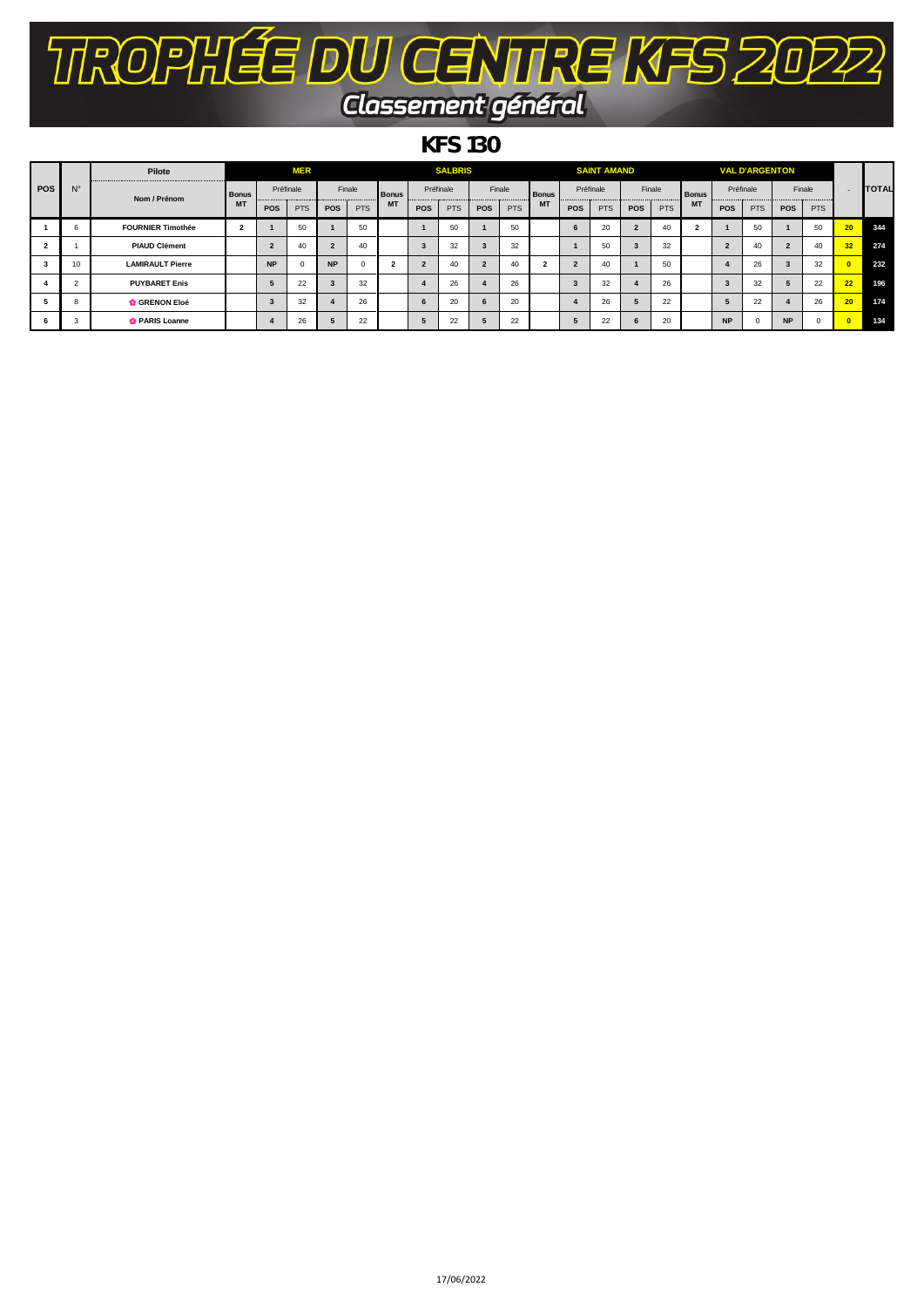## TROPHÉE DU CENTRE KFS 2022 Classement général

*KFS 145*

|                         |             | Pilote                           |                |                         | <b>MER</b>  |                         |              |                         |                         | <b>SALBRIS</b> |                |              |                |                         | <b>SAINT AMAND</b> |                |              |                         |                         | <b>VAL D'ARGENTON</b> |                         |              |                 |              |
|-------------------------|-------------|----------------------------------|----------------|-------------------------|-------------|-------------------------|--------------|-------------------------|-------------------------|----------------|----------------|--------------|----------------|-------------------------|--------------------|----------------|--------------|-------------------------|-------------------------|-----------------------|-------------------------|--------------|-----------------|--------------|
| POS                     | $N^{\circ}$ | Nom / Prénom                     | <b>Bonus</b>   | Préfinale               |             | Finale                  |              | <b>Bonus</b>            | Préfinale               |                | Finale         |              | <b>Bonus</b>   | Préfinale               |                    | Finale         |              | <b>Bonus</b>            | Préfinale               |                       |                         | Finale       |                 | <b>TOTAL</b> |
|                         |             |                                  | <b>MT</b>      | <b>POS</b>              | <b>PTS</b>  | <b>POS</b>              | <b>PTS</b>   | <b>MT</b>               | POS                     | PTS            | POS            | <b>PTS</b>   | <b>MT</b>      | <b>POS</b>              | <b>PTS</b>         | <b>POS</b>     | <b>PTS</b>   | <b>MT</b>               | POS                     | <b>PTS</b>            | POS                     | <b>PTS</b>   |                 |              |
|                         | 37          | <b>GASSIARINI LAVEAU Raphael</b> |                | $\overline{2}$          | 40          | $\overline{2}$          | 40           | $\overline{\mathbf{2}}$ | $\mathbf{1}$            | 50             | $\overline{4}$ | 26           | $\overline{2}$ | $\overline{\mathbf{3}}$ | 32                 | $\mathbf{1}$   | 50           |                         | $\mathbf{1}$            | 50                    | $\overline{2}$          | 40           | 26              | 306          |
| $\overline{\mathbf{2}}$ | 29          | <b>SAGET Antoine</b>             |                | $\overline{\mathbf{4}}$ | 26          | 5                       | 22           |                         | $\overline{2}$          | 40             | $\mathbf{1}$   | 50           |                | $\overline{2}$          | 40                 | $\overline{2}$ | 40           | $\overline{\mathbf{2}}$ | $\overline{2}$          | 40                    | $\mathbf{1}$            | 50           | 22              | 288          |
| 3                       | 27          | <b>CHAUSSIS Kévin</b>            |                | 6                       | 20          | 4                       | 26           |                         | 6                       | 20             | $\overline{2}$ | 40           |                | $\mathbf{1}$            | 50                 | 3              | 32           |                         | $\overline{\mathbf{3}}$ | 32                    | $\overline{\mathbf{3}}$ | 32           | 20              | 232          |
|                         | 34          | <b>COULARD Ethan</b>             |                | 12                      | 14          | 8                       | 18           |                         | $\overline{\mathbf{3}}$ | 32             | $\overline{7}$ | 19           |                | 5                       | 22                 | 10             | 16           |                         | 5                       | 22                    | 6                       | 20           | 14              | 149          |
| 5                       | 22          | <b>DESMARS Mathias</b>           |                | 5                       | 22          | 14                      | 12           |                         | 8                       | 18             | 10             | 16           |                | 9                       | 17                 | 5              | 22           |                         | $\overline{4}$          | 26                    | $\overline{a}$          | 26           | 12 <sup>2</sup> | 147          |
| 6                       | 32          | <b>DAVID Quentin</b>             |                | 13                      | 13          | 10                      | 16           |                         | $5^{\circ}$             | 22             | $\mathbf{3}$   | 32           |                | 13                      | 13                 | 6              | 20           |                         | 6                       | 20                    | 5                       | 22           | 13              | 145          |
|                         | 36          | <b>HERRY Louis</b>               |                | 11                      | 15          | $\overline{7}$          | 19           |                         | $\overline{4}$          | 26             | 6              | 20           |                | 10                      | 16                 | $\overline{7}$ | 19           |                         | <b>NP</b>               | $\mathbf 0$           | <b>NP</b>               | $\mathbf 0$  | $\overline{0}$  | 115          |
| 8                       | 21          | <b>TEXIER Aurélien</b>           |                | $\mathbf{1}$            | 50          | $\mathbf{1}$            | 50           |                         | <b>NP</b>               | $^{\circ}$     | <b>NP</b>      | $\mathbf 0$  |                | <b>NP</b>               | $\mathbf 0$        | <b>NP</b>      | $\mathbf{0}$ |                         | <b>NP</b>               | $\mathbf 0$           | <b>NP</b>               | $\mathbf 0$  | $\overline{0}$  | 100          |
| 9                       | 31          | <b>DREUX THOMAS</b>              |                | 8                       | 18          | 15                      | 11           |                         | 11                      | 15             | 11             | 15           |                | 6                       | 20                 | 13             | 13           |                         | <b>NP</b>               | $\mathbf 0$           | <b>NP</b>               | $\mathbf 0$  | $\overline{0}$  | 92           |
| 10                      | 24          | <b>O</b> JOUSSE Maelys           |                | 15                      | 11          | 12                      | 14           |                         | 9                       | 17             | 9              | 17           |                | 12                      | 14                 | 11             | 15           |                         | <b>NP</b>               | $\mathbf 0$           | <b>NP</b>               | $\mathbf 0$  | $\overline{0}$  | 88           |
| 11                      | 33          | <b>GALLET Romain</b>             |                | <b>NP</b>               | $\mathbf 0$ | <b>NP</b>               | $\mathbf{0}$ |                         | $\overline{7}$          | 19             | 5              | 22           |                | 11                      | 15                 | $\overline{4}$ | 26           |                         | <b>NP</b>               | $\mathbf 0$           | <b>NP</b>               | $\mathbf 0$  | $\overline{0}$  | 82           |
| 12                      | 30          | <b>DUTERTRE Elliott</b>          |                | $\overline{7}$          | 19          | 6                       | 20           |                         | 10                      | 16             | 8              | 18           |                | <b>NP</b>               | $^{\circ}$         | <b>NP</b>      | $^{\circ}$   |                         | <b>NP</b>               | $\mathbf{0}$          | <b>NP</b>               | $^{\circ}$   | $\overline{0}$  | 73           |
| 13                      | 38          | <b>ROCHER Louis</b>              | $\overline{2}$ | 10                      | 16          | $\overline{\mathbf{3}}$ | 32           |                         | <b>NP</b>               | $^{\circ}$     | <b>NP</b>      | $\mathbf 0$  |                | <b>NP</b>               | $^{\circ}$         | <b>NP</b>      | $\mathbf{0}$ |                         | <b>NP</b>               | $\mathbf 0$           | <b>NP</b>               | $\mathbf 0$  | $\overline{0}$  | 50           |
| 14                      | 35          | <b>HARAMI Mohamed</b>            |                | 3                       | 32          | 13                      | 13           |                         | <b>NP</b>               | $\Omega$       | <b>NP</b>      | $\Omega$     |                | <b>NP</b>               | $\Omega$           | <b>NP</b>      | $\Omega$     |                         | <b>NP</b>               | $\mathbf 0$           | <b>NP</b>               | $\Omega$     | $\overline{0}$  | 45           |
| 15                      | 40          | <b>C</b> PRIOUL Anaïs            |                | <b>NP</b>               | $\Omega$    | <b>NP</b>               | $\Omega$     |                         | <b>NP</b>               | $\Omega$       | <b>NP</b>      | $\mathbf{0}$ |                | 4                       | 26                 | 8              | 18           |                         | <b>NP</b>               | $\mathbf{0}$          | <b>NP</b>               | $\mathbf{0}$ | $\overline{0}$  | 44           |
| 16                      | 39          | <b>THOMAS Fabien</b>             |                | <b>NP</b>               | $\mathbf 0$ | <b>NP</b>               | $\mathbf{0}$ |                         | <b>NP</b>               | 0              | <b>NP</b>      | $\mathbf 0$  |                | $\overline{7}$          | 19                 | 9              | 17           |                         | <b>NP</b>               | $\mathbf{0}$          | <b>NP</b>               | $^{\circ}$   | $\overline{0}$  | 36           |
| 17                      | 41          | <b>DUVAL Axel</b>                |                | <b>NP</b>               | $\mathbf 0$ | <b>NP</b>               | $\mathbf{0}$ |                         | <b>NP</b>               | $\Omega$       | <b>NP</b>      | $\mathbf 0$  |                | 8                       | 18                 | 12             | 14           |                         | <b>NP</b>               | $\mathbf 0$           | <b>NP</b>               | $\mathbf 0$  | $\overline{0}$  | 32           |
| 18                      | 55          | <b>LABAT Nicolas</b>             |                | 9                       | 17          | 11                      | 15           |                         | <b>NP</b>               | $\Omega$       | <b>NP</b>      | $\mathbf 0$  |                | <b>NP</b>               | $\Omega$           | <b>NP</b>      | $\mathbf{0}$ |                         | <b>NP</b>               | $\mathbf{0}$          | <b>NP</b>               | $^{\circ}$   | $\overline{0}$  | 32           |
| 19                      | 23          | <b>JOSSAND Kellian</b>           |                | 14                      | 12          | 9                       | 17           |                         | <b>NP</b>               | $\Omega$       | <b>NP</b>      | $\mathbf 0$  |                | <b>NP</b>               | $^{\circ}$         | <b>NP</b>      | $\mathbf{0}$ |                         | <b>NP</b>               | $\mathbf 0$           | <b>NP</b>               | $^{\circ}$   | $\overline{0}$  | 29           |